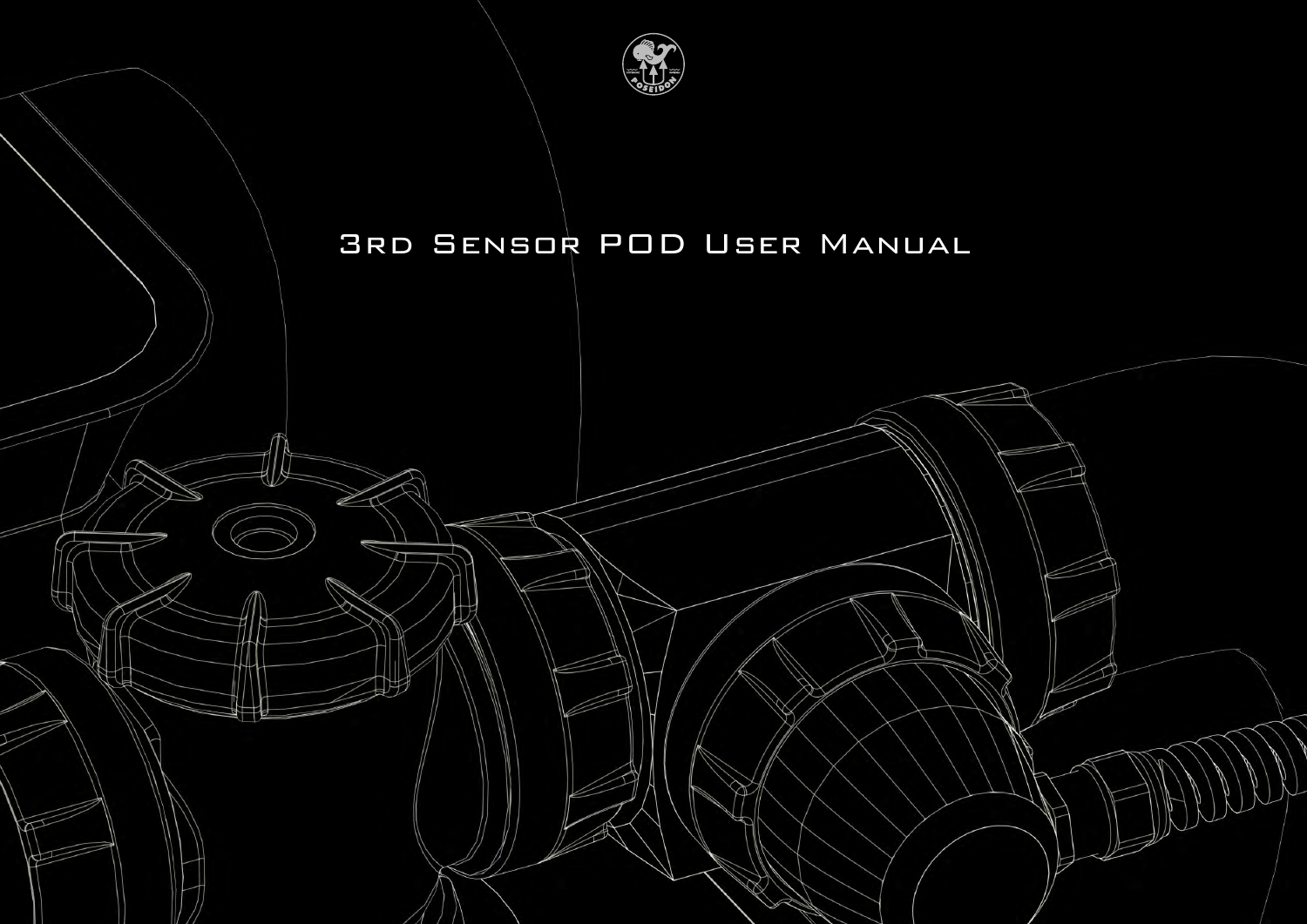

## The 3rd Sensor POD

The sensor POD is made for technical divers and more experienced divers that would like to monitor the loop PO<sub>2</sub> through an external dive computer with the capability of reading an O<sub>2</sub> sensor.

The sensor POD parts are made from a solid piece material; injection molded parts and standardized parts such as o-ring's etc.

The interface utilizes the standard MKVI and Poseidon SE7EN hose connection system. This makes connectivity easy and versatile options when it comes to placement of the POD.

The POD is delivered in a state where the user has to connect his O<sub>2</sub> cell to the external computer.



## WARNING:

г

Retain this manual for your reference. Review this manual periodically, and prior to diving. Improper use, or misuse, of this device could result in serious injury or even death.

Text, photographs and figures copyright © 2008-2013 by Poseidon Diving Systems AB. ALL RIGHTS RESERVED. Manual Version 1.0 - November 2013.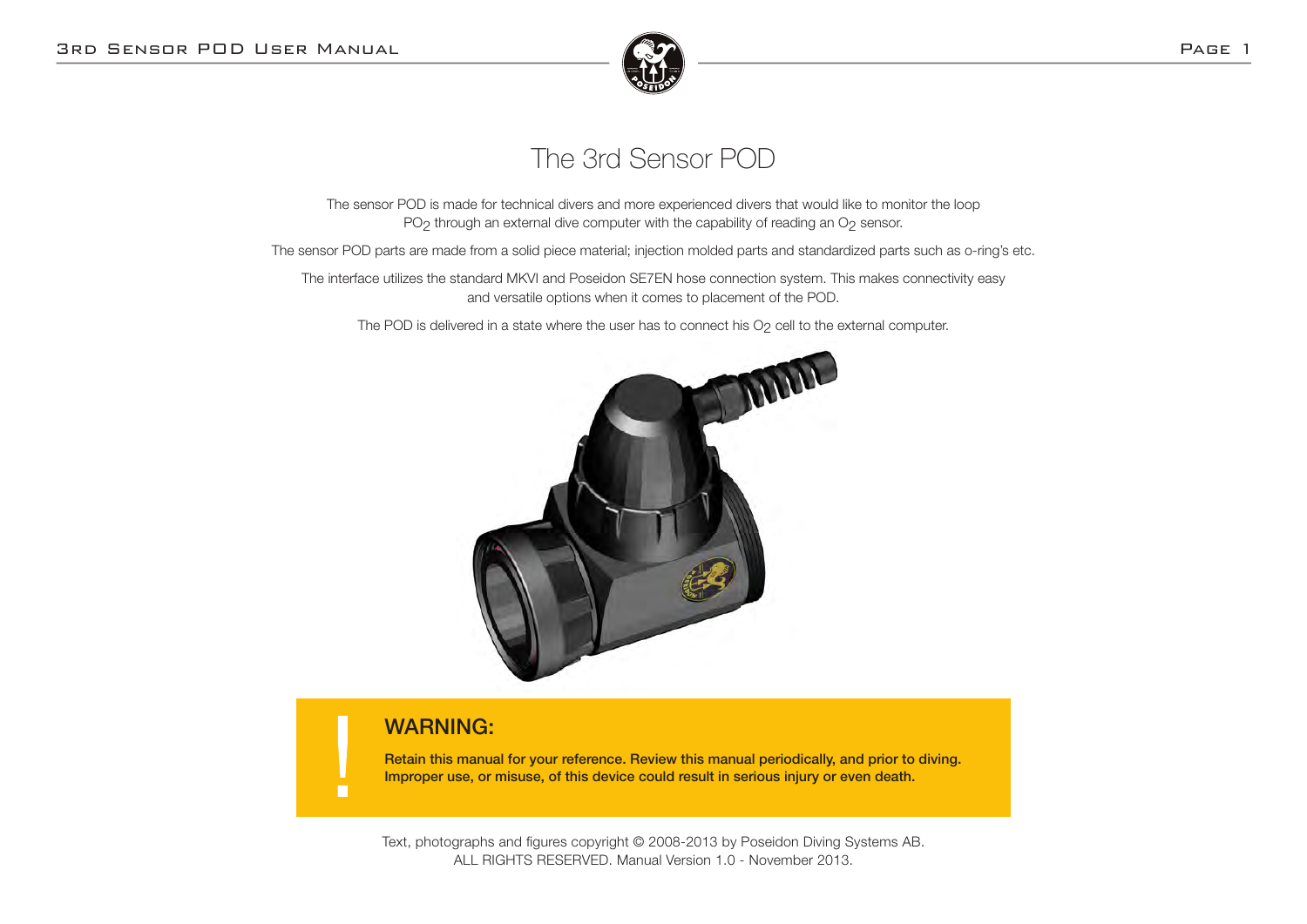

 $\Delta$ 

8

# Functional overview

The sensor POD consists of a main housing (2) and connection interfaces towards the MKVI and Poseidon SE7EN hose connection system at each end, discussed in next chapter. The main body has two breathing gas ports; Inlet  $(A)$  and outlet  $(B)$ . The third outlet of the main body (C) is the sensor housing slot where a suitable O<sub>2</sub> sensor can be fitted to the sensor holder (3). All connections use the standard hose nut (5).

## Installation

Make sure to follow all instructions provided by the computer manufacturer prior to installing any cable into this sensor POD. Once the POD is installed make sure to follow the dive computer pre dive, dive and post dive instructions. This accessory provides a useful interface in between your off board computer and your Poseidon SE7EN.

### Installing the dive computer cable

Insert the computer cable from D, through the cable gland. The cable gland is suitable for use with a 3-6,5 mm cable. Solder an appropriate O<sub>2</sub> sensor connector to the cable and pull back the cable to an optimum position. A cable tie can be used as a strain relief on the inside of the sensor lid. Tighten the cable gland properly by hand.

### Installing the O<sub>2</sub> sensor

П

Screw the O<sub>2</sub> sensor into the sensor holder (3). Connect the sensor to the dive computer cable interface and push the sensor holder into the sensor lid (1). Inspect the o-ring (10) and screw the nut (5) onto the mail body.

## WARNING:

The 3rd sensor is not calibrated and validated throughout the dive. Please refer to your dive computer manual for proper procedures.

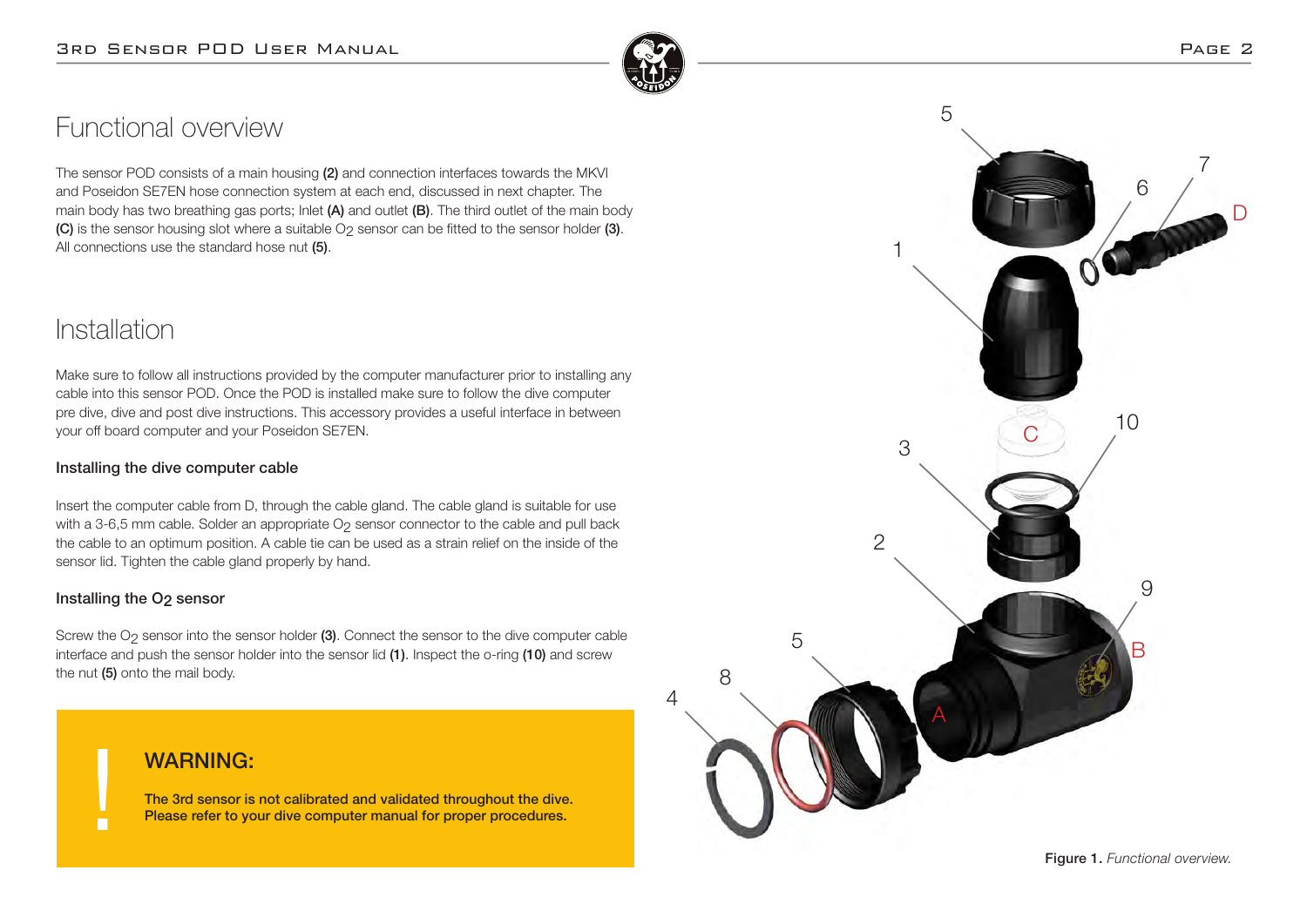

# Assembly with your MKVI or Poseidon SE7EN

Attach the sensor POD either to the inhalation counterlung right before the T-piece. Refer to figure 2. Route the cable to the off board computer in such a way that it does not interfere or restricts your movement. The sensor housing allows rotation in 360° for best setup. Poseidon offers a sligthly shorter hose that gives a better fit when the sensor pod is installed. The shorter hose can be ordered separately, article number; 0132-004.

Sensor base pressure equalization groove should be placed in the lowest position possible when the diver is in horizontal swimming attitude, to drain any moisture that may form inside the sensor housing.

For more installation guidance refer to MKVI manual or Poseidon SE7EN manual.

### Post assembly and pre dive.

Follow the normal MKVI / SE7EN checklists including negative loop pressure test and perform the automated pre dive test sequence WITH the POD installed. This will make sure that the POD and the rest of loop is integral. Proper pre-dive calibration of 3rd sensor is critical. Refer to your dive computer manual. Poseidon offers a calibration kit for this purpose number with article 6011-055.



Figure 2. *T-plece assembly.*

## WARNING:

Modifications or alterations of the original content of the product beyond what is described in this manual are prohibited.

## Post dive care

Make sure to remove the sensor from the POD after each dive to check for humidity in the back of sensor and allow sensor to dry.